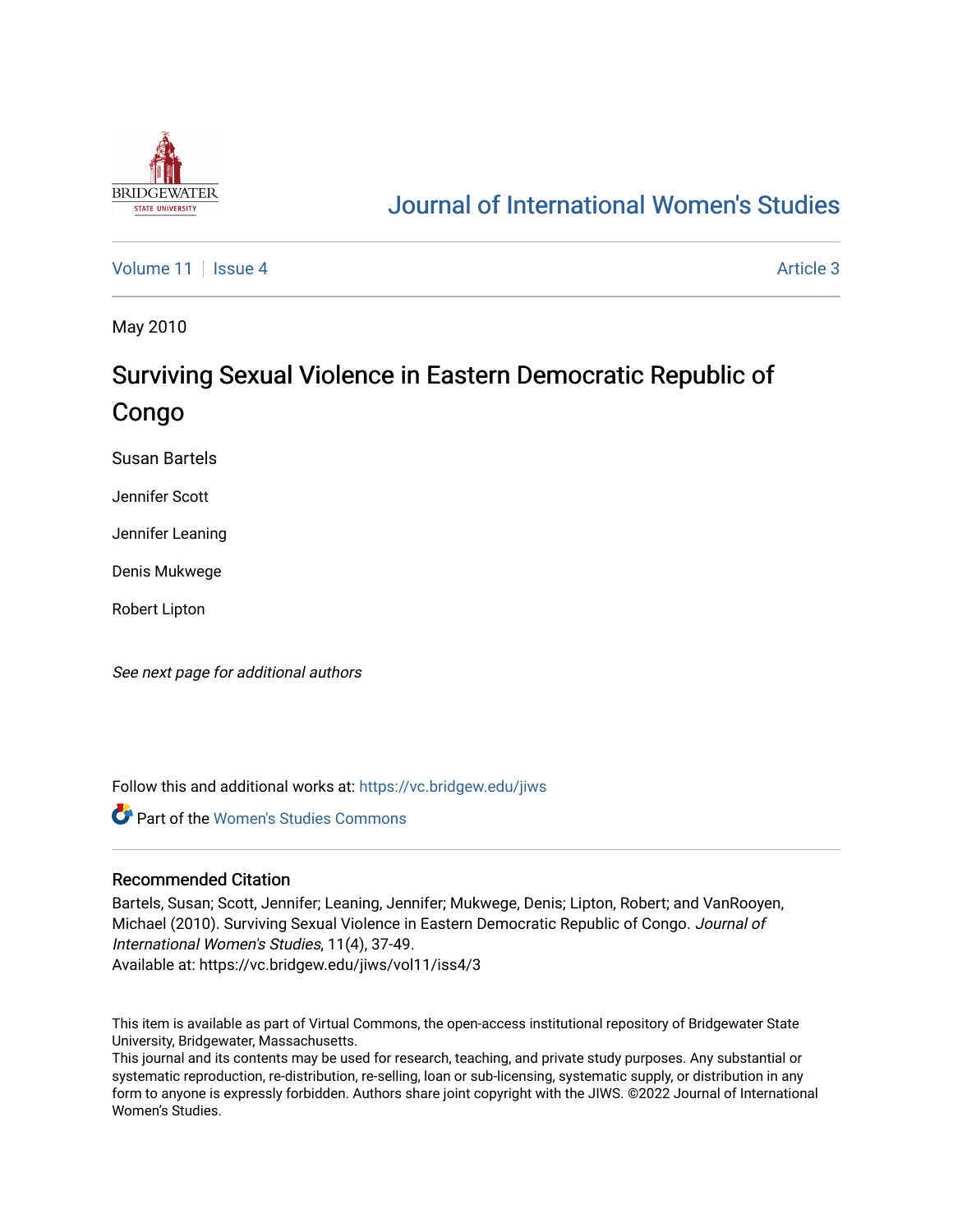# Surviving Sexual Violence in Eastern Democratic Republic of Congo

# Authors

Susan Bartels, Jennifer Scott, Jennifer Leaning, Denis Mukwege, Robert Lipton, and Michael VanRooyen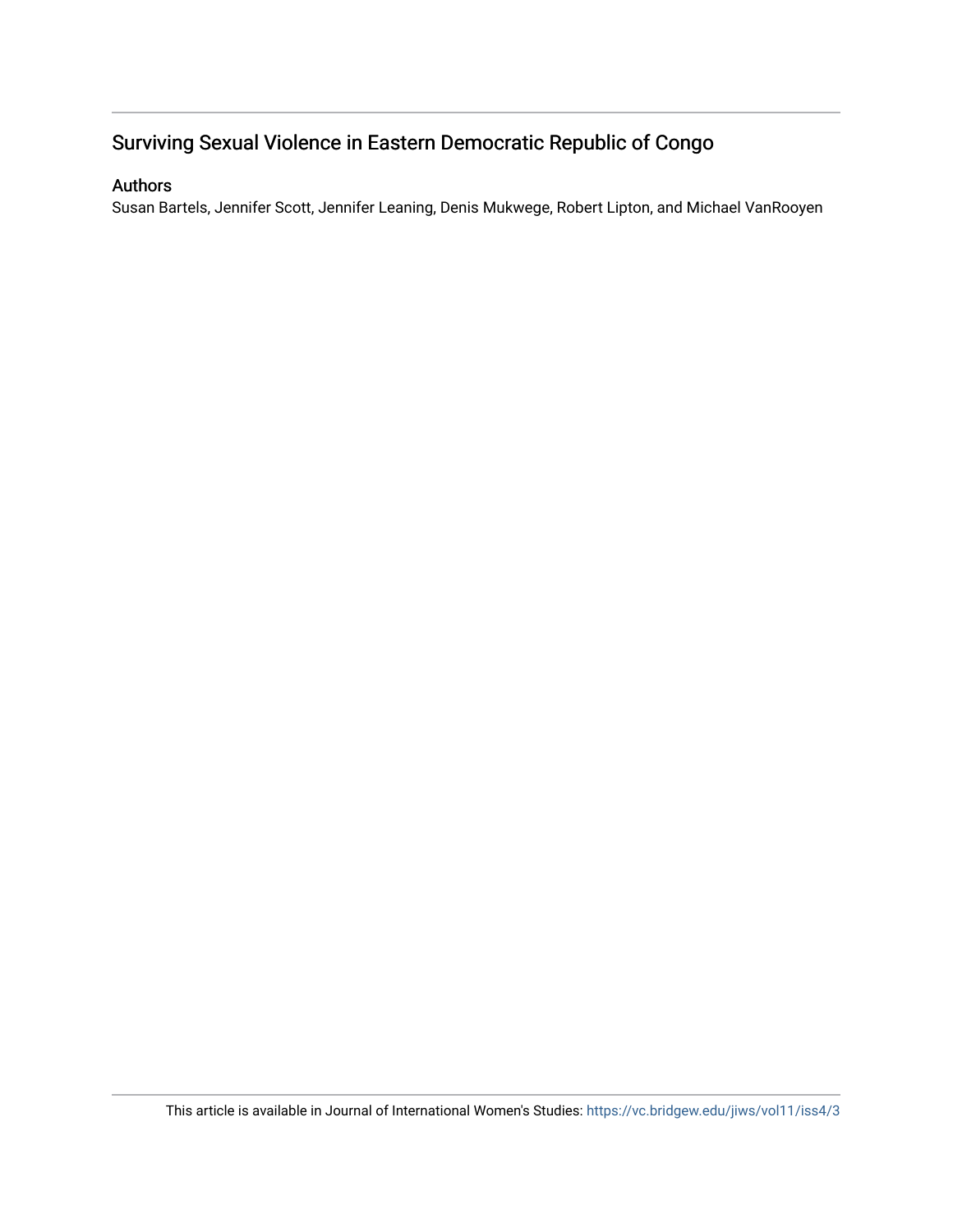This journal and its contents may be used for research, teaching and private study purposes. Any substantial or This journal and the contents that be useful freedom. Repetition, and the street burgers any substantial or sub-<br>systematic reproduction, re-distribution, re-selling, but Fas sub-licensing, systematic supply or distributio to anyone is expressly forbidden. ©2010 Journal of International Women's Studies.

## **Surviving Sexual Violence in Eastern Democratic Republic of Congo<sup>1</sup>**

By Susan Bartels<sup>2</sup>, Jennifer Scott<sup>3</sup>, Jennifer Leaning<sup>4</sup>, Denis Mukwege<sup>5</sup>, Robert Lipton<sup>6</sup>, Michael VanRooyen<sup>7</sup>

#### **Abstract**

Since 1996 a deadly conflict has been ongoing in the Democratic Republic of Congo (DRC). Within this conflict, sexual violence has been inflicted upon women as a

<sup>3</sup> Jennifer Scott MD, MBA, <sup>2</sup>Harvard Humanitarian Initiative, Cambridge, MA. Dr. Scott received a joint MD/MBA degree from the University of Colorado. She completed her residency training in Obstetrics and Gynecology at Beth Israel Deaconess Medical Center in Boston, Massachusetts. She is currently involved in a two-year Global Women's Health Fellowship at Brigham and Women's Hospital and is pursuing a Master of Public Health degree at Harvard School of Public Health. Her professional interests include reproductive health access, program development, and outcomes research in resource-limited settings. 4

<sup>4</sup> Jennifer Leaning MD, SMH Department of Obstetrics and Gynecology, Beth Israel Deaconess Medical Center, Boston, MA Dr. Leaning is Director of the François-Xavier Bagnoud Center for Health and Human Rights and a Professor of the Practice of Global Health at the Harvard School of Public Health. She has field experience in public health assessments and human rights in a range of crisis situations (including Afghanistan, Albania, Angola, Kosovo, the Middle East, Somalia, the Chad-Darfur border, and the African Great Lakes area) and has written widely on these issues.

<sup>5</sup> Denis Mukwege PhD<sup>5</sup> Hôpital de Panzi, Bukavu, South Kivu, Democratic Republic of Congo. Dr. Mukwege is the Medical Director of Panzi Hospital in Bukavu, South Kivu Province, Democratic Republic of Congo. He is also a practicing Obstetrician / Gynecologist. Throughout his work during the conflict in Eastern DRC, Dr. Mukwege has become known as an expert in the care of sexual violence survivors, particularly in the surgical management of fistulas and pelvic trauma. Dr. Mukwege has received both the "African of the Year" award and the prestigious UN "Humanitarian Award in the Field of Human Rights." 6

 $6$  Robert Lipton MD – Harvard School of Public Health, Boston, MA Dr. Lipton has extensive training and experience in epidemiology, particularly spatial, social and psychiatric epidemiology. He is the Director of research in Emergency Medicine at Beth Israel Deaconess Medical Center in Boston where he oversees and assists with a wide variety of research topics. Further, he has conducted research in international settings, including the Philippines and Norway.

<sup>7</sup> Michael VanRooyen MD, MPH - Department of Emergency Medicine, Brigham and Women's Hospital, Boston, MADr. VanRooyen is the Director for the Division of International Health and Humanitarian Program at Brigham and Women's Hospital as well as an Associate Professor at the Harvard Medical School. He is also Director of the Harvard Humanitarian Initiative. Dr. Vanrooyen has worked extensively in humanitarian assistance in Somalia, Bosnia, Rwanda, Iraq, North Korea, Darfur-Chad and the Democratic Republic of Congo, both as a physician and a policy advisor with numerous relief organizations, including CARE, Save the Children, and Physicians for Human Rights.

 $<sup>1</sup>$  This study was approved by the Institutional Review Board at the Harvard School of Public Health and</sup> by Dr. Denis Mukwege, the medical director of Panzi Hospital.

Susan Bartels MD, MPH <sup>1</sup>Department of Emergency Medicine, Beth Israel Deaconess Medical Center, Boston, MA. Dr. Bartels is an emergency room physician with fellowship training in International Health (Brigham & Women's Hospital) and a Masters of Public Health degree (Harvard School of Public Health). She is currently an Attending Physician at Beth Israel Deaconess Medical Center and an Instructor at Harvard Medical School. Her international and public health work are currently focused on sexual violence as a weapon of war and women's health. She has worked in the Ethiopia, Democratic Republic of Congo, Tanzania, Kenya and Chad.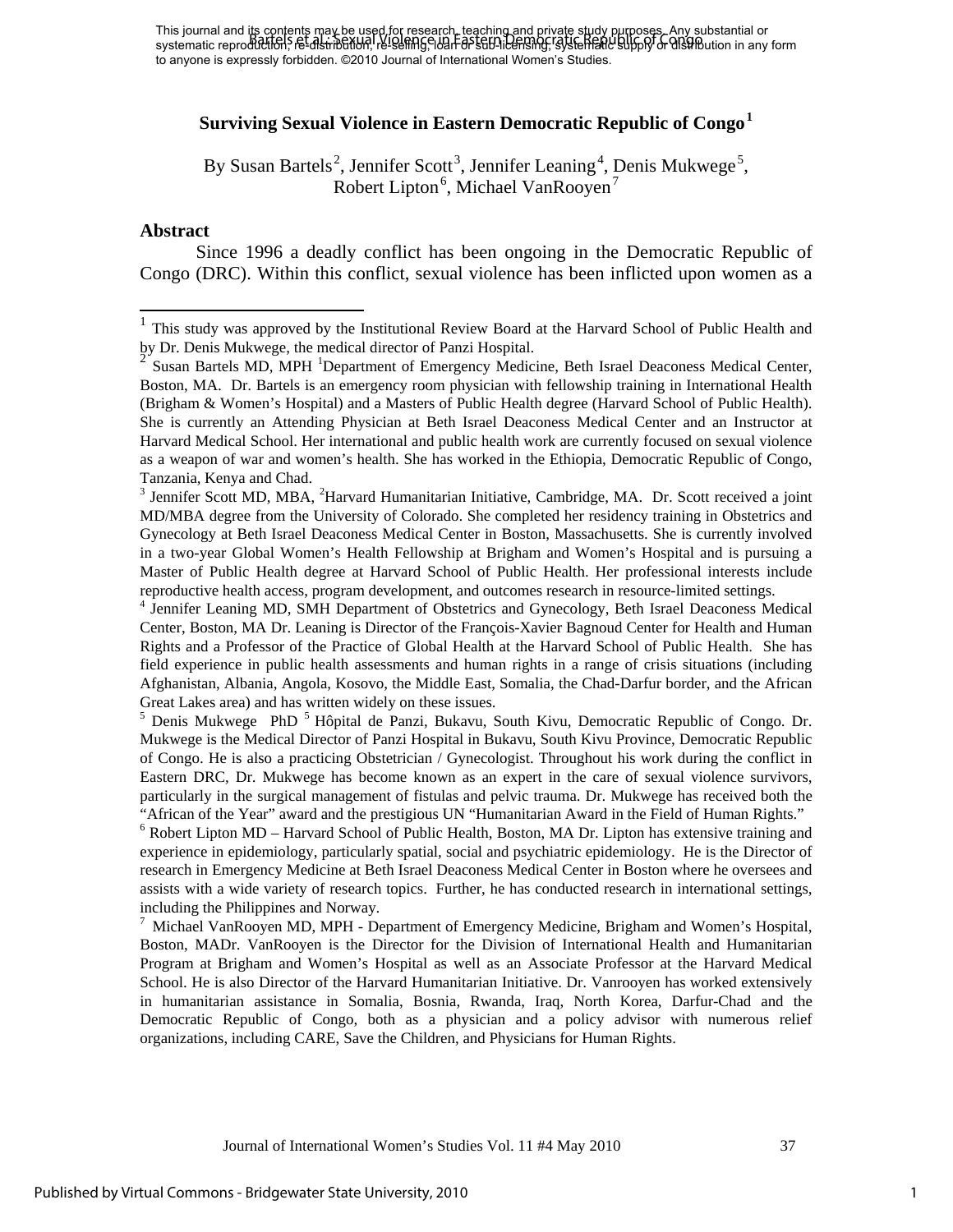strategic weapon of war. Given the challenges of working in this setting, this sexual violence epidemic has not been well studied. The current work is a retrospective chart review of women presenting to Panzi Hospital in 2006 requesting post-sexual violence care. The goals were to describe the demographics of sexual violence survivors and to define the physical and psychosocial consequences of sexual violence in Eastern DRC. A total of 1021 patient medical records were reviewed. The mean age was 36 years with an age range of 3.5 years to 80 years. Approximately 90% of sexual violence survivors were either illiterate or had attended only primary school. There were significant delays between the incidents of sexual violence and presentation to Panzi hospital (mean = 16 months, median = 11 months). Physical consequences reported following sexual violence included pelvic pain (22% of women), lumbar pain (11%), abdominal pain (7%) and pregnancy (6%). Thirty six percent of women reported being concerned about their health and sexually transmitted infections (STIs) plus HIV/AIDS were the most commonly singled out health concerns. Six percent of women reported that their husbands had abandoned them after the rape and abandonment was more common after gang rape or if the sexual violence resulted in pregnancy. Treatment programs for survivors of sexual violence must specifically address the economic hardships faced by victims must meet their time-sensitive medical needs and must provide them with psychological care.

<sup>B</sup>*Keywords*: Democratic Republic of Congo, rape, sexual violence

### **Introduction**

In the Eastern Democratic Republic of Congo (DRC), conflict has displaced 3 million people(1) and claimed an estimated 5.4 million lives(2), more than any conflict since World War II. The conflict began in the aftermath of the Rwandan genocide and despite international peace agreements in 2003, the violence and insecurity continue in Eastern DRC, where numerous armed militias continue to terrorize local populations and to rob the region of its mineral wealth.

 Rape, sexual slavery and violent attacks on women have emerged as a prominent modus operandii of many of the militia groups operating in Eastern DRC. The true extent of the sexual violence is not known. However, the International Rescue Committee reportedly assisted over 40,000 Congolese rape survivors between 2003 and 2007(3) and in the province of South Kivu alone, the UN reported 27,000 sexual assaults for the year 2006.(3) Since rape is often underreported, it is likely that these numbers underestimate the true incidence of sexual assault. Human rights organizations have described the extraordinary brutality of sexual violence in DRC, which includes gang rape, instrumentation, kidnapping, forced "marriages" and genital mutilation.(4-8) Anneke Van Woudenberg, the Human Rights Watch (HRW) specialist for Congo, believes that rape is so widespread that "it [rape] has become a defining characteristic" of the war in DRC.(9)

 Rape as a weapon of war has been employed by warring parties and occupying armies since early historical times.(10) Sexual violence is now recognized as a crime against humanity as declared in the Fourth Geneva Convention,(11) the Criminal Tribunals of Yugoslavia (http://www.icty.org/) and Rwanda (http://www.ictr.org/) and the Rome Statue of the International Criminal Court.(12)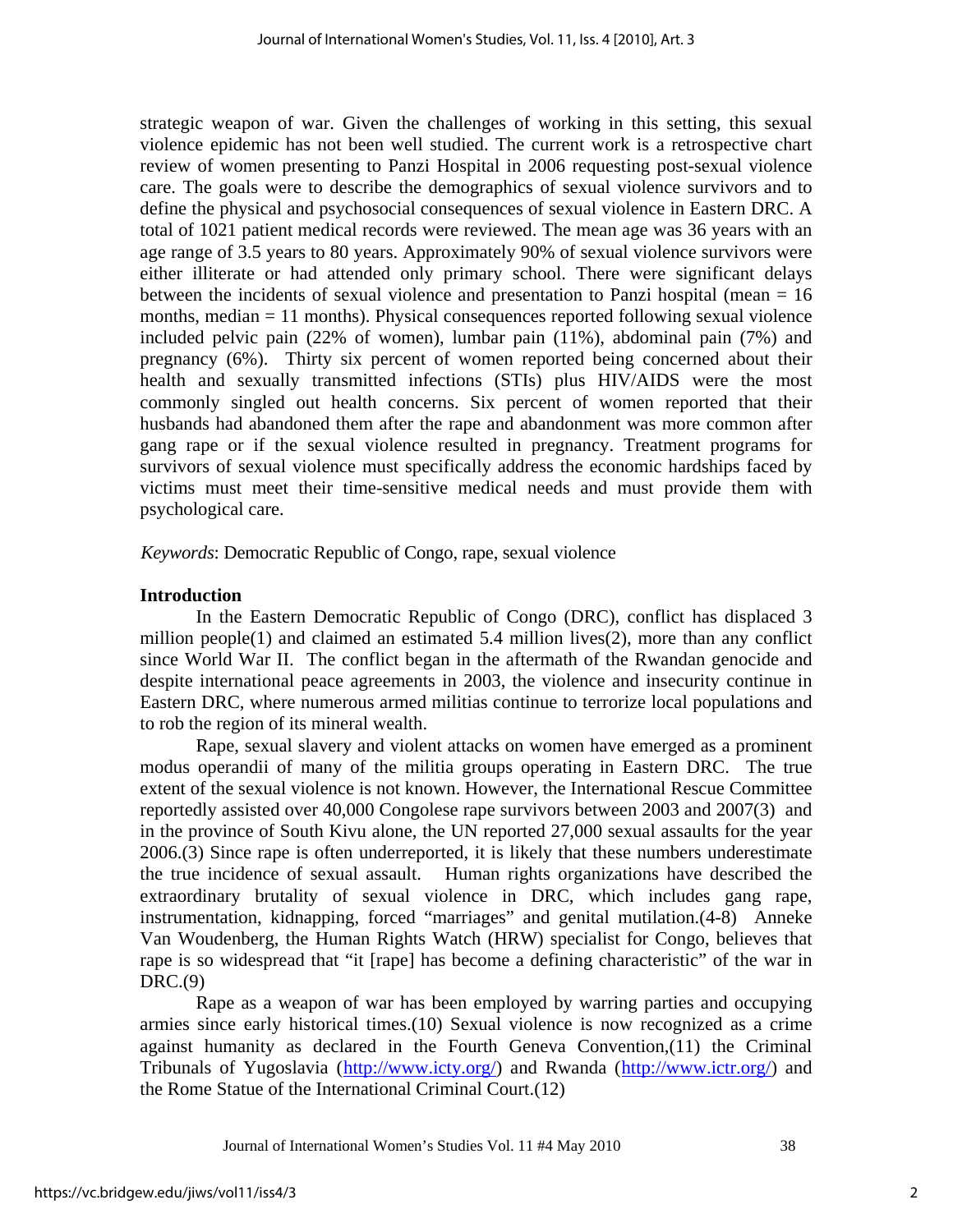Yet despite the progression of international norms, sexual violence in intrastate conflicts continues. In many modern conflicts, sexual violence has become ever more prevalent and destructive. Mass rape campaigns have been documented in Sierra Leone,(13-18) Rwanda,(19-23) Liberia,(24-26) the Balkans,(27-29) Uganda,(30) Sudan,(31-35) and DRC.(3-8, 36-38).

 Use of sexual violence as a weapon of war is often strategic and systematic. Rape is used to terrorize civilian populations, causing people to flee and leave their homes, their belongings and their fields.(33) In other conflict settings, mass rape is used during cultural and ethnic cleansing as a means of polluting bloodlines and forcibly impregnating women to produce "ethnically-cleansed" children.(33, 37) Finally, rape is strategically used to inflict shame, suffering and humiliation. Because the stigmatization and humiliation can last for decades, widespread infliction of sexual violence may effectively destroy the cultural and social bonds of entire communities.(39)

 There are many unanswered questions regarding the rape epidemic in Eastern DRC. For instance, what is the actual extent of sexual violence in the region? What are the patterns of violence and how might knowledge of these patterns be used to protect women and girls? What are the consequences of sexual violence in this context and how should resources be allocated to aid survivors? To help address these questions, researchers from the Harvard Humanitarian Initiative performed a retrospective chart review of all sexual violence victims presenting to Panzi Hospital in 2006. Panzi Hospital is located in Bukavu, the capital of South Kivu Province, and serves as a major referral hospital, providing gynecologic care to women with pelvic trauma and rape–related injuries. Specifically, this study focuses on: 1) the demographics of sexual violence survivors presenting to Panzi Hospital; and 2) the physical, psychological and social consequences of rape in South Kivu Province.

#### **Methods**

This is a retrospective chart review conducted at Panzi Hospital. Using a non-systematic convenience sample, Panzi Hospital nurses conducted interviews on sexual violence survivors as they presented to hospital in 2006. Individual women were chosen for interview based on staff availability and the perceived severity of physical / psychological trauma at time of triage. Trained female nurses conducted interviews in private using a two-paged, semi-structured questionnaire. The questionnaire asked basic demographic information and then allowed the patient to describe her sexual violence experience in an open, self-reporting narrative.

 In 2006, a total of 1,021 women were interviewed under Panzi Hospital's *Victims of Sexual Violence Program.* In the same time period, another 1,851 women accessed post-sexual violence services at Panzi Hospital but because of staffing limitations these women did not undergo the detailed interview described above and data on these sexual assaults are not captured in this analysis.

 For each questionnaire, a single sexual violence experience was recorded and this was the most recent sexual assault prompting the woman to seek medical attention. An individual woman may have had a prior rape experience but the details of that prior rape were not included in this analysis. Thus, there are 1,021 sexual violence experiences in this dataset.

Questionnaires for all 1,021 sexual violence survivors interviewed at Panzi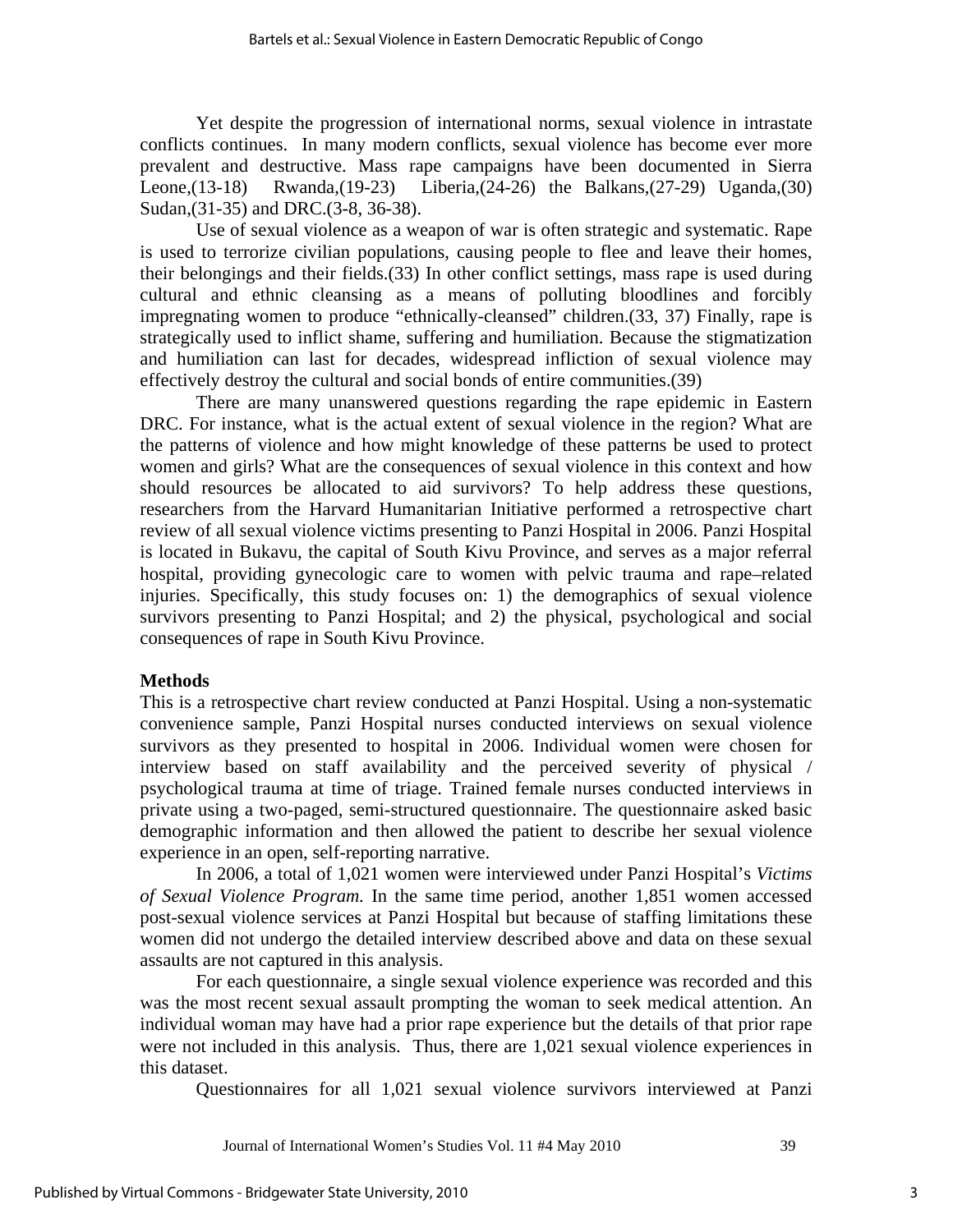Hospital in 2006 were reviewed between November 2007 and March 2008 (S.B. and J.S.). Data were translated from French to English and entered into an electronic spreadsheet (S.B. and J.S.). Analysis was performed using SAS Version 9.2, (The SAS Institute) (R.L.). This study was approved by the Institutional Review Board at the Harvard School of Public Health and by the medical director of Panzi Hospital.

 For the purposes of this study, we defined "gang rape" as an incident of sexual violence committed by two or more assailants. We defined "sexual slavery" as being held in captivity by the assailants for more than 24 hours. "Rape not otherwise specified" (rape NOS) was taken to be sexual violence committed by a single assailant and not involving sexual slavery. Rape NOS was also used to describe sexual violence in which the survivor simply stated that she was raped without providing any further details.

#### **Results**

#### *Demographics*

 In 2006, a total of 1,851 women presented to Panzi Hospital requesting postsexual violence care. Resources permitted detailed interviews to be conducted with 1,021 of these women and all 1,021 interviews were analyzed in the current study. Table 1 contains details of the population demographics. The mean age of women presenting for post-sexual violence care was 36 years and the median age was 35 years, with an age range of 3.5 years to 80 years. Four percent of sexual violence survivors were less than 16 years old and being less than 16 years of age was protective against gang rape (OR =  $0.26$ , 95% CI =  $0.14 - 0.49$ ).

 Almost half the women reported that they were married. The 22.8 % of women who reported widowhood included both women who husbands were known to be deceased and also women whose husbands were missing and presumed to be deceased. The average number of children per woman was 3.5 with a range of no children to 12 children. The vast majority of survivors was either illiterate (65%) or had only some primary education (26%). Almost 77% of women reported agriculture as their source of livelihood.

 The Bashi tribe represented the largest ethnic group and over 90% of the women self-identified with one of the following five ethnicities: Bashi, Barega, Bahavu, Batembo, or Bafulero. Self-identification with the Bafulero tribe was protective from sexual slavery (OR =  $0.25$ , 95% CI =  $0.08 - 0.80$ ). The rates of gang rape and rape NOS did not differ among ethnic groups.

 Table 2 highlights details of accessing care at Panzi Hospital. Forty-six percent of women arrived at the hospital alone and very few (0.9%) were accompanied by their spouses. The average time interval from the incident of sexual violence to presentation at Panzi Hospital was 16 months with a median of 11 months. The range of time intervals varied from less than a month to over 10 years.

#### *Consequences*

 Physical symptoms were commonly reported following sexual violence. These symptoms included pelvic pain (22% of women), lumbar pain (11%) and abdominal pain (7%). Six percent of the women reported that they became pregnant as a result of the rape.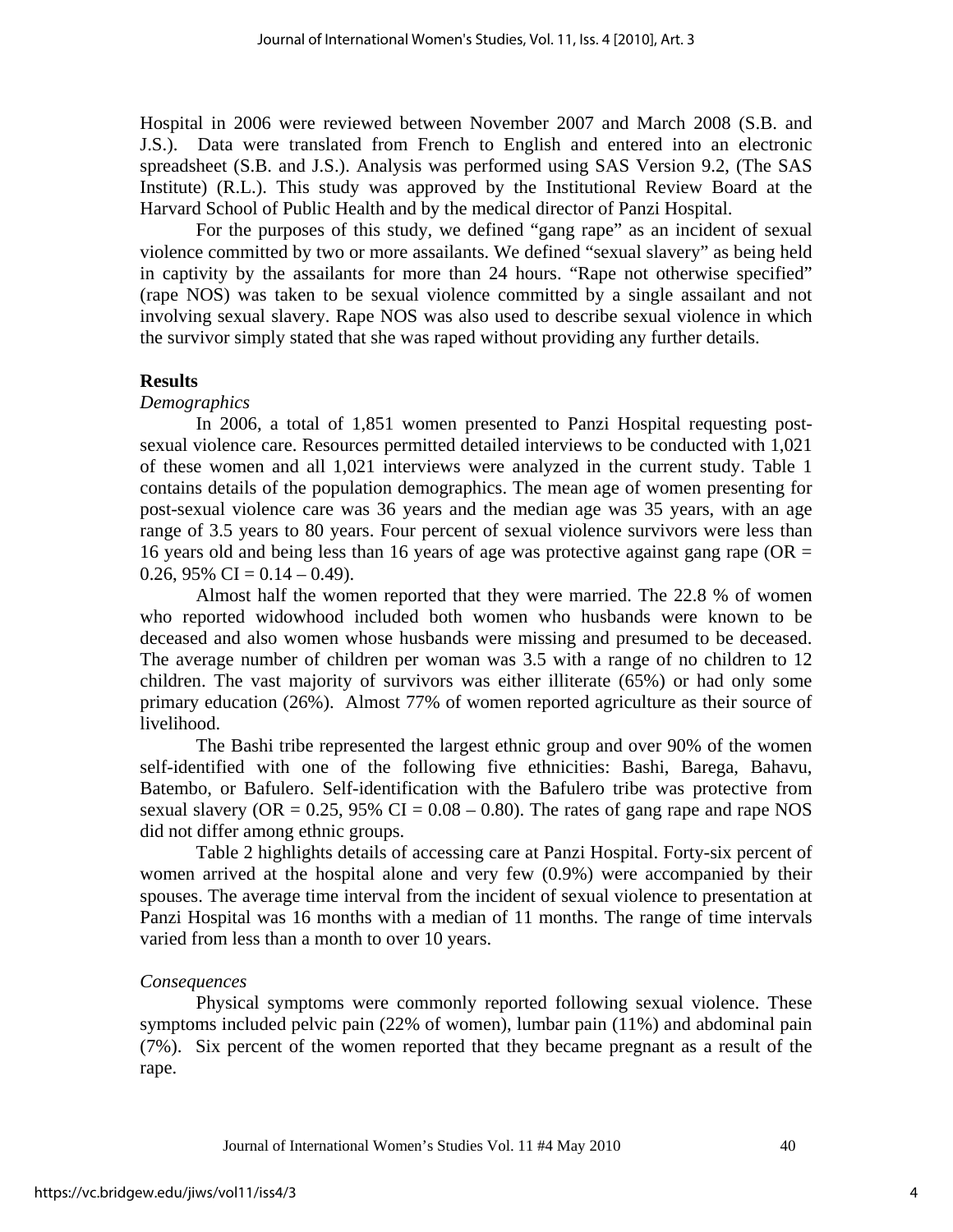Psychological complaints were also common with 26% of women reporting that they continue to experience anxiety about the sexual violence that they had endured. Women who reported sexual slavery or gang rape were 1.6 times more likely to report psychological symptoms than were women who reported rape NOS (OR = 1.6, 95% CI =  $1.2 - 1.9$ ). In comparison to those women without psychological trauma, those women with a severe degree of psychological trauma were almost four times as likely to have been victims of sexual slavery (OR = 3.9, 95% CI  $1.7 - 8.9$ ).

 The percentage of women reporting psychological symptoms increased significantly as the number of perpetrators increased. For instance, women who reported sexual violence by 4-5 assailants were twice as likely to report psychological signs as women who reported only 1 assailant (Chi square 6.1,  $OR = 1.9$ , 95% CI 1.1 – 3.4). Women who reported more than 5 assailants were three times as likely to report psychological signs as women who reported only 1 assailant (Chi square 6.6,  $OR = 3.0$ , 95% CI 1.3– 7.7).

 Women who became pregnant as a result of the sexual violence were 2.6 times more likely to report mild psychological trauma ( $OR = 2.6$ , 95% CI 1.4 – 5.5) and 8.4 times more likely to report moderate psychological trauma ( $OR = 8.4$ , 95% CI 3.4 – 21.5) in comparison to those women who did not become pregnant as a result of the sexual violence.

 Thirty-six percent of women reported anxiety about their health following the rape. Sexually transmitted infections were most commonly singled out as a health concern (12.2%) and just over 8% of women specifically mentioned that they were concerned about HIV/ AIDS. Another 10% were concerned about their heath generally. Women who reported gang rape were 1.7 times more likely to report health concerns (OR  $=1.7, 95\%$  CI 1.2 – 2.3) than were women who reported other types of sexual violence.

 Social consequences of sexual violence typically involved the loss of material items or family members. Twenty-three percent reported loss of the family's valuables (most commonly cash, food, clothing, or livestock) secondary to pillaging by the assailants. Occasionally, the family home was burned or destroyed in the attack. Eleven percent of survivors reported loss of a child or loss of their spouse (including deaths and disappearances). Most of these deaths were allegedly at the hands of the sexual violence perpetrators. The disappearances most commonly involved abduction of the survivors' spouse or child/children by the sexual violence perpetrators at the time of attack. Women who reported rape NOS were less likely to report losses than were women who reported other types of sexual violence (OR =  $0.49, 95\%$  CI  $0.30 - 0.82$ ).

The other commonly reported social consequence was spousal abandonment, which was noted by 6% of women in this dataset. Other women may have suffered spousal abandonment for this reason but not volunteered the information. Overall, almost 17% of women reported their marital status as divorced, abandoned or separated. While rape NOS was actually protective from spousal abandonment (OR =  $0.37$  with 95% CI =  $0.15 - 0.87$ ), women reporting gang rape were 2.8 times more likely to be abandoned by their husbands (OR = 2.8, 95% CI 1.4 – 5.8). Women who become pregnant as a result of the rape were 2.6 times more likely to be abandoned by their husbands than were women who did not report a resultant pregnancy ( $OR = 2.6$ , 95% CI 1.2 -5.7).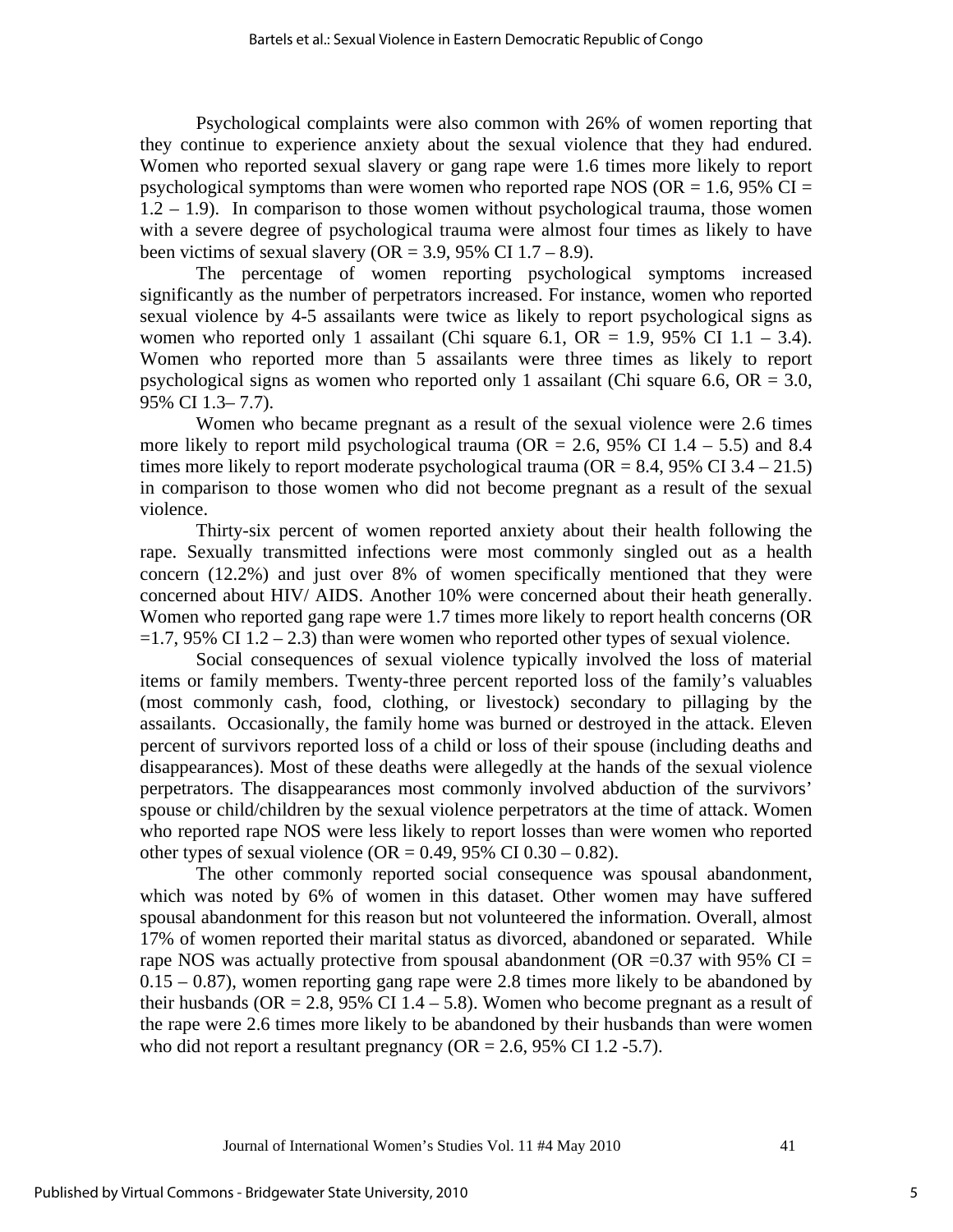#### **Discussion**

 In the current study, girls and women of all ages were found to be directly affected by sexual violence in South Kivu. These findings are similar to those reported by HRW who interviewed more than 50 rape survivors in North and South Kivu and described rape victims ranging in age from 5 years to 80 years.(6) In the dataset analyzed here, 4.5% of subjects were less than 16 years of age. This figure is somewhat lower than statistics provided by local health centers in South Kivu, which reported that 13% of all rape victims were under the age of 14.(40) The current analysis found that girls under the age of 16 were protected from gang rape. This is believed to result from the fact that sexual slavery is more often targeted towards young girls (personal communication Dr. Denis Mukwege, Panzi Hospital, January 2009). Because girls are more likely to be taken as "wives" by individual armed combatants, they are less likely to be gang raped.

 Women in the current sample had a literacy rate of about 35%, somewhat less than the 54% literacy rate reported for Congolese women overall.(41) We believe this difference is because our sample was derived from the rural regions of the country. Furthermore, all the women in this sample were living in Eastern DRC, where infrastructure including that of the education system, has been disrupted by long-standing conditions of conflict and forced migration. Seventy-seven percent of women reported that agriculture was their source of livelihood and another 10% reported that they were unemployed. Overall, the data represent the high vulnerability of women presenting to Panzi hospital. They are largely uneducated and rely on subsistence farming for their survival and for the survival of their families.

 The vast majority of women belonged to the Bashi, Barega, Bahavu, Batembo or Bafulero tribes. Women belonging to these five tribes were at higher risk of rape NOS and at higher risk of gang rape (compared to other tribes in South Kivu such as Babembe and Bavira). Interestingly, self-identification with the Bafulero tribe was protective from sexual slavery. The Bafulero tribe lives predominantly along the Rwanda and Burundi borders, in areas that are not heavily forested. Since women are often abducted in the forest and / or taken to the forest to be sex slaves, we speculate that lack of proximity to forested areas protects the Bafulero tribe from sexual slavery.

 There were notable delays before women presented to medical attention and these delays have important implications. Ideally, post-sexual violence care should be provided within the first 72 hours such that HIV post-exposure prophylaxis (PEP), prophylactic antibiotics for sexually transmitted infections (STIs) and post-coital contraceptives can be given. At Panzi Hospital, routine care includes only prophylactic antibiotics, STI testing and HIV testing. Women present so late that post-coital contraceptives and HIV PEP are unlikely to be effective. There is an urgent need for village outreach and for community education campaigns designed to help sexual violence survivors understand the importance of early post-sexual violence care.

 Many women reported physical symptoms following the sexual violence with pelvic, lumbar and abdominal pain being the most common. A 2005 study by Réseau des Femmes found that 85% of sexual violence survivors reported vaginal discharge and 79% reported lower abdominal pain.(37) These figures are higher than those currently reported and this is believed to be secondary to methodological differences between the two studies. Symptoms in the current study were recorded only if they were volunteered by the victim in an open narrative. Direct questions were asked only for details of patient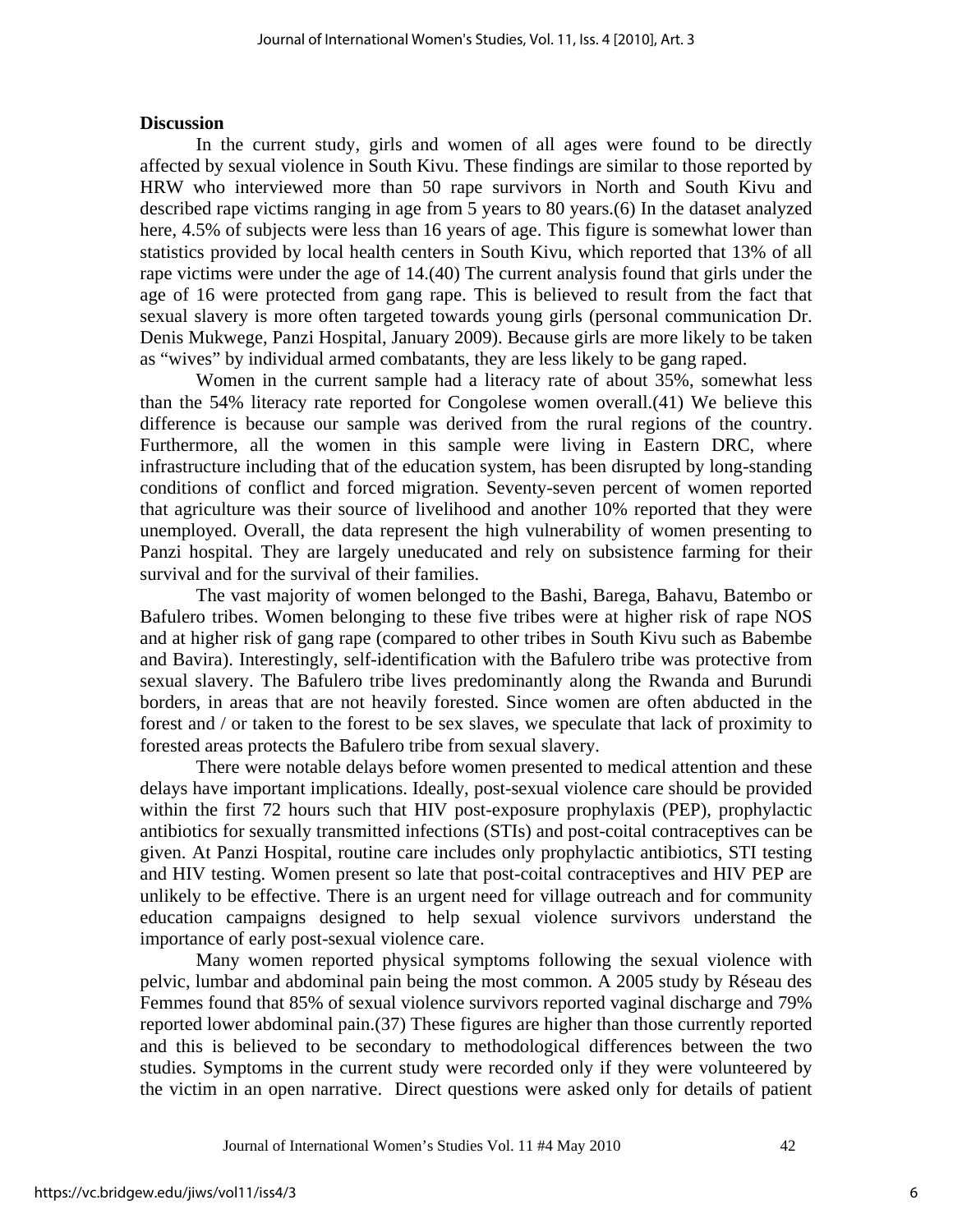demographics. In the Réseau des Femmes study, victims were directly asked about the health consequences of rape. In our study, failure to mention a symptom in the narrative does not imply that the symptom was absent. Therefore, we expect that our figures are gross underestimates of the true prevalence of various physical symptoms.

 Six percent of women stated in their narrative that they became pregnant as a result of the sexual violence. Again this is probably an underestimate since it is likely that not all impregnated women would have voluntarily reported such pregnancies. Management of pregnancy resulting from rape is always challenging even in western countries with advanced health care systems. However, in DRC, pregnancy, labor and delivery can be significantly detrimental to a women's health. Some experts estimate the maternal mortality ratio (MMR) in Eastern DRC to be 3,000 deaths per 100,000 live births,(1) more than three times the MMR for Sub-Saharan Africa overall (920 deaths per 100,000 live births).(42)

 A common concern among sexual violence survivors was the contraction of STIs and HIV/AIDS. Estimates for the prevalence of HIV/AIDS in DRC vary considerably. The World Health Organization (WHO) estimates HIV prevalence in DRC to be 6% among military, soldiers and police.(43) Amnesty International estimates the HIV prevalence to be  $20 - 30\%$  among those presenting to clinics in eastern DRC.(4) Regardless of the true prevalence of HIV/AIDS, the risk of transmission is a legitimate concern during any unprotected sexual encounter. The risk of HIV transmission is further increased in the setting of wartime rape because gang rape is common, and because vaginal tears and lacerations, which often result from the violent nature of wartime rape, further increase the risk of transmission.(44)

 The psychosocial consequences of rape are also severe for many women. About one quarter of women report experiencing anxiety about the sexual violence and this anxiety was higher for those who had experienced gang rape or sexual slavery. In the Réseau des Femmes study, fear and shame were reported by 91% of victims and 77% of all women reported insomnia and nightmares.(37) This discrepancy in psychological outcomes is believed to result from the different methodologies. Our study reports only psychosocial consequences that were offered spontaneously in an open narrative. In contrast, the Réseau des Femmes study used a semi-structured questionnaire that asked specific questions regarding consequences of rape.(37)

 Social consequences included loss of personal valuables or the family home, loss of family members, and spousal abandonment. Loss of the family's valuables or home can be devastating in any circumstance but particularly so in Eastern DRC, where poverty is both extreme and widespread. A significant portion of the women reported that a child or their husbands had been killed in the attack. The emotional distress caused by losing a child or spouse is extraordinary, especially when rape survivors were forced to watch their family members being tortured and killed. Women were also very distressed by spousal abandonment. Those who reported gang rape and those who reported becoming pregnant during rape were both more likely to be abandoned. In DRC, policy and sociocultural customs continue to discriminate against women, effectively preventing their economic advancement and independence. Without the economic support and protection traditionally provided by men, abandoned women become exceptionally vulnerable.

 This study has several limitations. First, because it is retrospective in nature the original information and the manner in which it was collected cannot be verified or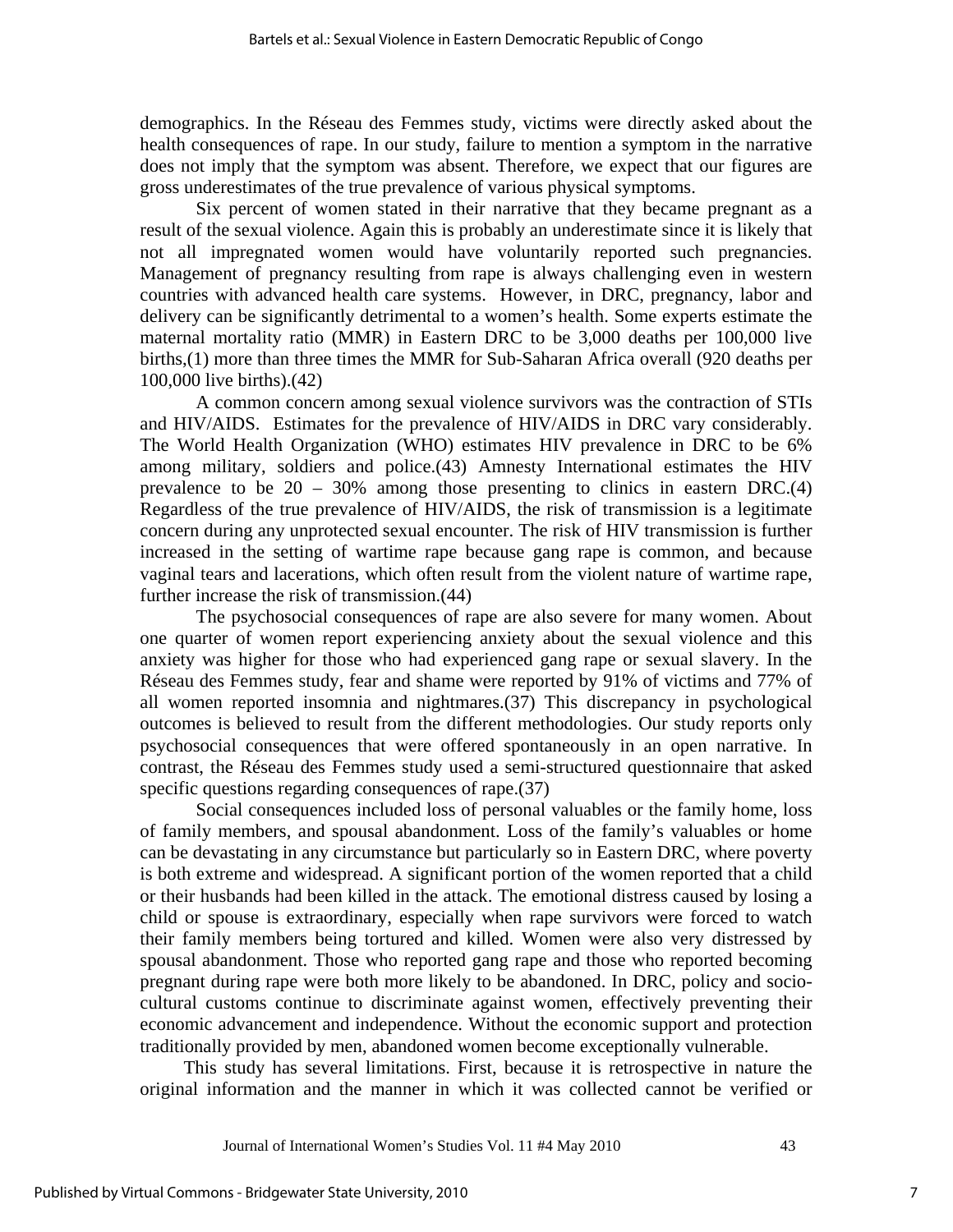validated. The retrospective nature also prevents clarification of documentation inconsistencies and has resulted in missing data. Furthermore, it is impossible to make causal claims from the data. For instance, a sexual violence victim with specific symptoms may have had these symptoms before the sexual violence. Second, the study is also limited by the fact that not all sexual violence survivors presenting to Panzi Hospital in 2006 could be interviewed due to inadequate resources. Third, much of the data was collected in an open narrative format. Without asking specific questions regarding consequences of rape, our study undoubtedly underestimates specific outcomes. Failure to mention a specific symptom or outcome does not imply its absence. And finally, all data was collected in French and required translation to English, introducing the potential for translation and interpretation error. Future work will address several of these limitations. Next steps include a prospective study that will ask more specific questions of sexual violence survivors. These questions will seek to better characterize the patterns of attack and will focus on the physical, psychological and social consequences of being raped. It will also investigate traumatic fistulas, which this study was not designed to address.

#### **Conclusions**

 In South Kivu, sexual violence is pervasive, affecting women of all ages, ethnicities and marital statuses. Survivors of sexual violence are largely uneducated and illiterate, making them highly vulnerable. Pregnancy resulting from rape and spousal abandonment were two of the most distressing consequences following sexual violence and both of these outcomes likely exacerbate survivors' vulnerability. Although women were concerned about their health overall and about STIs and HIV/AIDS in particular, there were significant delays between the sexual violence and presentation to medical care. These delays are thought to derive from a lack of awareness that prompt medical attention can prevent STIs, pregnancy and HIV infection and from a lack of resources to travel to Panzi Hospital. Ongoing stigma surrounding sexual violence and the desire to prevent one's family and community members from knowing about the sexual violence are also believed to contribute to delays in seeking care. To protect survivors from the medical complications of sexual violence, the medical community must educate women about the importance of seeking early care. Community outreach programs are also needed to raise awareness and to reduce stigma surrounding sexual violence. And finally, for those women who lack the means to travel to hospital, aid organizations should focus on establishing efficient referral mechanisms and providing transportation services.

 The rape epidemic in Eastern DRC is likely to continue unless the environment of impunity is reversed. The UN Security Council has taken an important first step with its recent adoption of Resolution 1820, which is intended to hold warring parties accountable for sexual atrocities and to intervene with security measures that will protect civilians from rape. Meanwhile treatment programs for survivors of sexual violence must meet their time-sensitive medical needs and must provide them with culturally appropriate psychological care. Aid programs must also specifically address the economic hardships that survivors face as a result of having their valuables pillaged and as a result of spousal abandonment.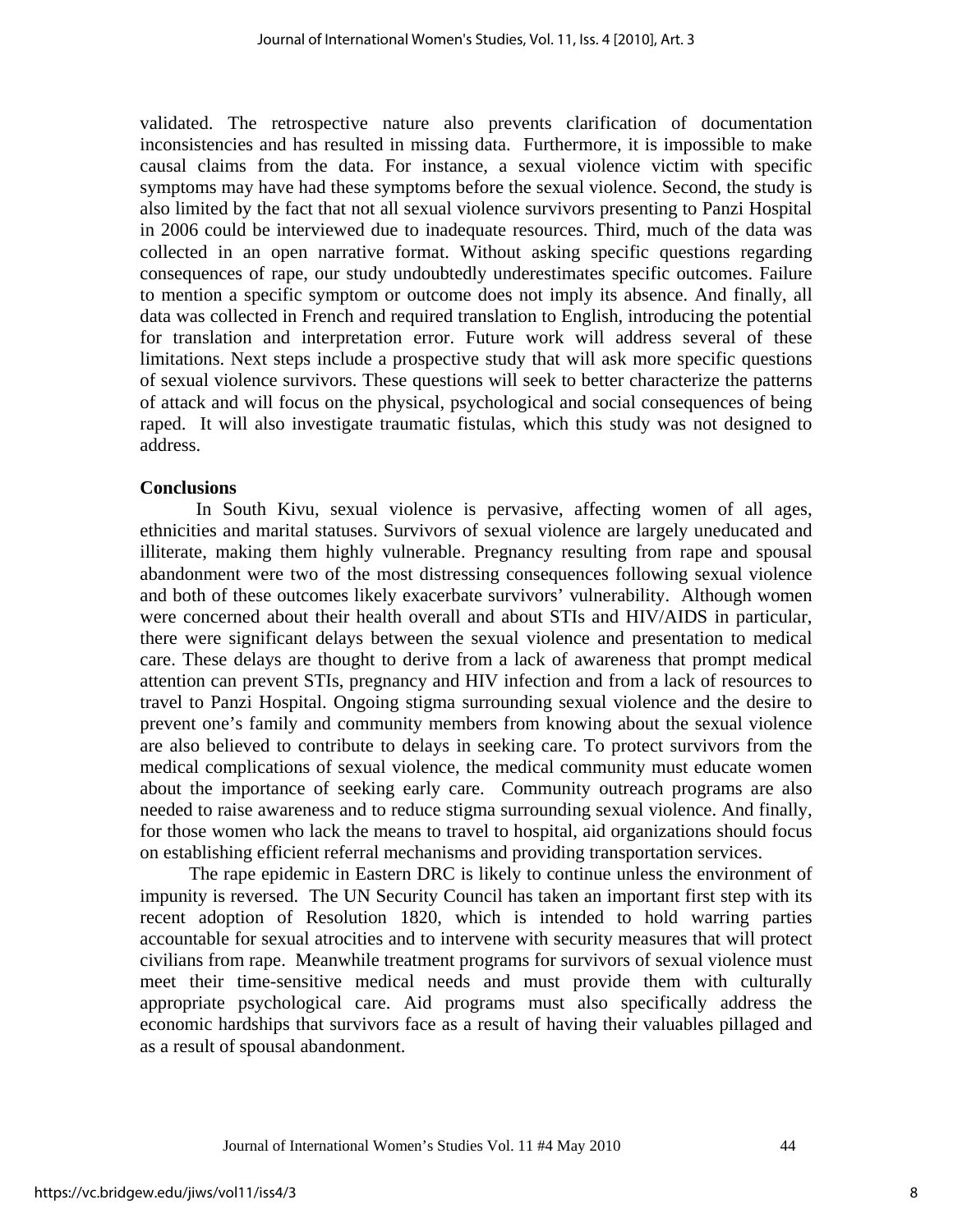### **Acknowledgements**

 We would like to thank the staff of Panzi hospital, who provide frontline care to survivors of sexual violence. Without their hard work and support, this research project would not have been possible. We are grateful to PMU InterLife (the Swedish Pentecostal Mission Relief and Development Cooperation Agency) who organized collection of the data in 2006. We would also like to thank Jocelyn Kelly who helped coordinate the research and kindly reviewed the manuscript. Finally, we would like to thank Julie VanRooyen for her oversight of the project on behalf of the Harvard Humanitarian Initiative and for her comments on this manuscript.

| Demographic                       | <b>Number</b>  | Percentage |
|-----------------------------------|----------------|------------|
| Age:                              |                |            |
| < 15                              | 44             | 4.3        |
| $16 - 35$                         | 444            | 43.5       |
| $36 - 55$                         | 400            | 39.2       |
| $\geq$ 55                         | 66             | 6.5        |
| Not Specified                     | 67             | 6.6        |
| Total                             | 1021           | 100        |
| <b>Marital Status:</b>            |                |            |
| Single $&$ never married          | 125            | 12.2       |
| Currently married                 | 488            | 47.8       |
| Widowed                           | 233            | 22.8       |
| Separated / divorced / abandoned  | 170            | 16.7       |
| Not Specified                     | 5              | 0.5        |
| Total                             | 1021           | 100        |
| <b>Highest Level of Education</b> |                |            |
| <b>Achieved:</b>                  | 665            | 65.1       |
| Illiterate                        | 269            | 26.3       |
| <b>Primary School</b>             | 77             | 7.5        |
| <b>Secondary School</b>           | 1              | 0.1        |
| Post - Secondary School           | 9              | 0.9        |
| Not Specified                     | 1021           | 100        |
| Total                             |                |            |
| <b>Occupation:</b>                |                |            |
| Agriculture                       | 782            | 76.6       |
| Student                           | 49             | 4.8        |
| Trader / Seller                   | 53             | 5.2        |
| Laborer                           | $\tau$         | 0.7        |
| Teacher                           | $\overline{2}$ | 0.2        |
| Unemployed                        | 102            | 10.0       |
| Other                             | 8              | 0.8        |
| Not Specified                     | 18             | 1.8        |
| Total                             | 1021           | 100        |
| <b>Ethnicity:</b>                 |                |            |
| Bashi                             | 635            | 62.2       |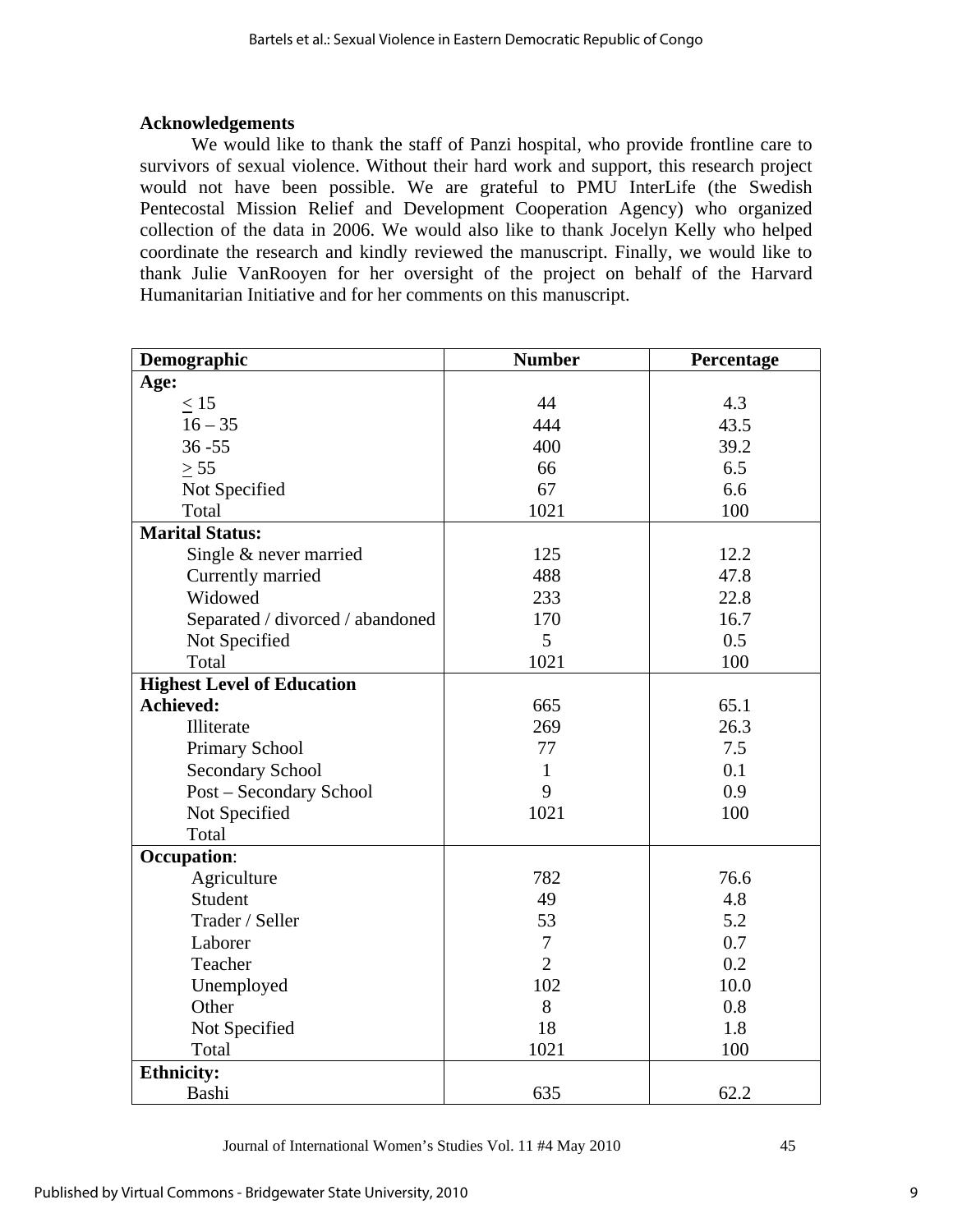| Barega<br>$\mathsf{I}$ | 107  | 10.5 |
|------------------------|------|------|
| Bahavu                 | 39   | 3.8  |
| <b>Batembo</b>         | 99   | 9.7  |
| <b>Bafulero</b>        | 66   | 6.5  |
| Other                  | 63   | 6.2  |
| Not Specified          | 12   | 1.2  |
| Total                  | 1021 | 100  |

Table 1. Demographics for sexual violence survivors presenting to Panzi Hospital in 2006.

|                                           | <b>Number</b> | Percentage |
|-------------------------------------------|---------------|------------|
| Accompanied to Panzi Hospital by:         |               |            |
| Alone                                     | 472           | 46.2       |
| Spouse                                    | 9             | 0.9        |
| <b>Family Member</b>                      | 29            | 2.8        |
| Child / Children                          | 28            | 2.7        |
| Aid Worker                                | 109           | 10.7       |
| Friend                                    | 46            | 4.5        |
| Other                                     | 56            | 5.5        |
| Not Specified                             | 272           | 26.6       |
| Total                                     | 1021          | 100        |
| Mode of travel to Panzi Hospital:         |               |            |
| Vehicle                                   | 720           | 70.5       |
| Walked                                    | 206           | 20.2       |
| <b>Boat</b>                               | 12            | 1.2        |
| Flight                                    | 8             | 0.8        |
| Physically carried                        | 1             | 0.1        |
| Not Specified                             | 80            | 7.8        |
| Total                                     | 1027*         | $100.6*$   |
| Time Interval Between Sexual Violence and |               |            |
| Presentation to Panzi Hospital:           |               |            |
| $< 1$ month                               | 110           | 10.8       |
| $2 - 12$ months                           | 421           | 41.2       |
| 13-24 months                              | 202           | 19.8       |
| $25 - 36$ months                          | 148           | 14.5       |
| $>$ 36 months                             | 100           | 9.8        |
| Not Specified                             | 40            | 3.9        |
| Total                                     | 1021          | 100        |

Table 2. Access to Panzi Hospital services by sexual violence survivors presenting to Panzi Hospital in 2006. \*Several women used more than one mode of transportation to reach Panzi Hospital.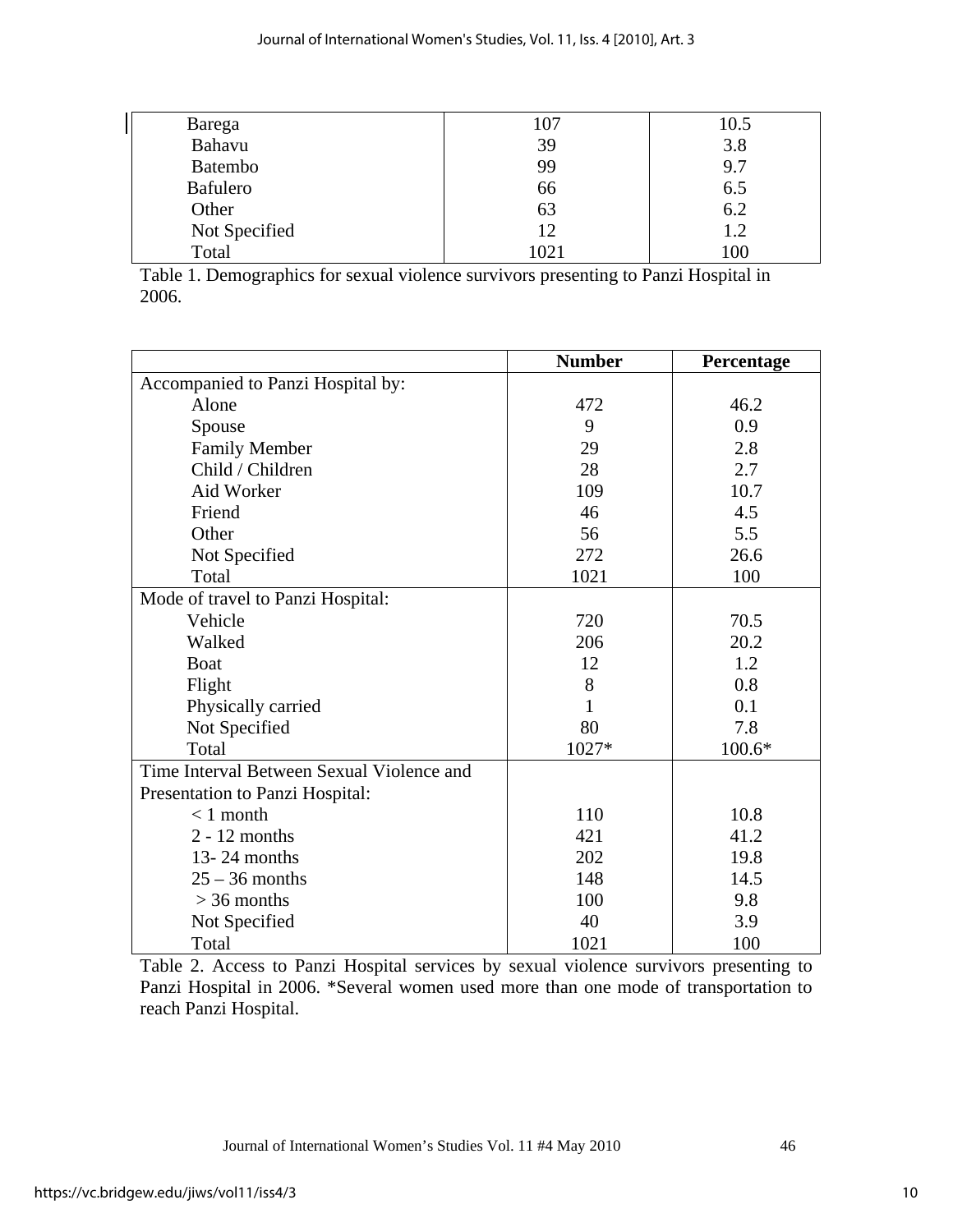# **References**

- 1. World Health Organization. Strengthening disease and nutritional surveillance in eastern DRC. 2005 [cited 2008 Dec 5]; Available from: http://www.who.int/hac/crises/cod/sgbv/Surveillance\_in\_DRC\_July05.pdf
- 2. International Rescue Committee, Burnet Institute. Mortality in the Democratic Republic of Congo: An ongoing crisis. [cited 2008 Dec 5]; Available from: http://www.theirc.org/resources/2007/2006-7\_congomortalitysurvey.pdf
- 3. Wakabi W. Sexual violence increasing in the Democratic Republic of Congo. The Lancet. 2008;371(January 5).
- 4. Amnesty International. Democratic Republic of Congo. Mass rape: time for remedies. 2004 [cited February 23, 2007]; Available from: <sup>H</sup>http://web.amnesty.org/library/pdf/AFR620182004ENGLISH/\$File/AFR6201804.pdf
- 5. Amnesty International. Democratic Republic of Congo; North Kivu: No end to war on women and children. 2008 [cited 1008 Dec 20]; Available from: http://www.amnesty.org/en/library/asset/AFR62/005/2008/en/bbe6934a-9f60-11dd-9e51-afa0a8282a50/afr620052008en.pdf
- 6. Human Rights Watch. The war within the war sexual violence against women and girls in Eastern Congo. 2002 [cited January 8, 2007]; Available from: http://www.hrw.org/reports/2002/drc/Congo0602.pdf
- 7. Human Rights Watch. Seeking justice: the prosecution of sexual violence in Congo war. 2005 [cited January 13, 2007; Available from: <sup>H</sup>http://hrw.org/reports/2004/rwanda0904/rwanda0904.pdf
- 8. Human Rights Watch. Democratic Republic of the Congo: Confronting impunity. 2004 [cited 2008 Dec 20]; Available from: <sup>H</sup>http://www.hrw.org/legacy/english/docs/2004/02/02/congo7230\_txt.htm
- 9. Goodwin J. Silence = rape. The Nation 2004 March 8 [cited January 8, 2007]; Available from: http://www.thenation.com/doc/20040308/goodwin
- 10. Brownmiller S. Against our will: men, women, rape. New York, NY: Simon and Schuster; 1975.
- 11. International Committee of the Red Cross. Convention IV relative to the protection of civilian persons in the time of war. 1949 [cited 2010 February 18]; Available from: http://www.icrc.org/ihl.nsf/385ec082b509e76c41256739003e636d/6756482d8614689 8c1 25641e 004aa3c5
- 12. United Nations. Rome statute of the International Criminal Court. 2002 [cited 2010 February 18]; Available from: http://untreaty.un.org/cod/icc/statute/romefra.htm
- 13. Physicians for Human Rights. War-related sexual violence in Sierra Leone: a population based assessment. 2002 [cited January 13, 2007]; Available from: http://www.physiciansforhumanrights.org/library/documents/reports/sexual-violencesierra-leone.pdf
- 14. Amnesty International. Sierra Leone: Rape and other forms of sexual violence against girls and women. 2000 [cited January 14, 2007]; Available from: <sup>H</sup>http://web.amnesty.org/library/pdf/AFR510352000ENGLISH/\$File/AFR5103500.pdf
- 15. Amowitz L, Reis C, Hare Lyons K, Vann B, Mansaray B, Akinsulure-Smith A, et al. Prevalence of war-related sexual violence and other human rights abuses among internally displaced persons in Sierra Leone. JAMA. 2002;287:513.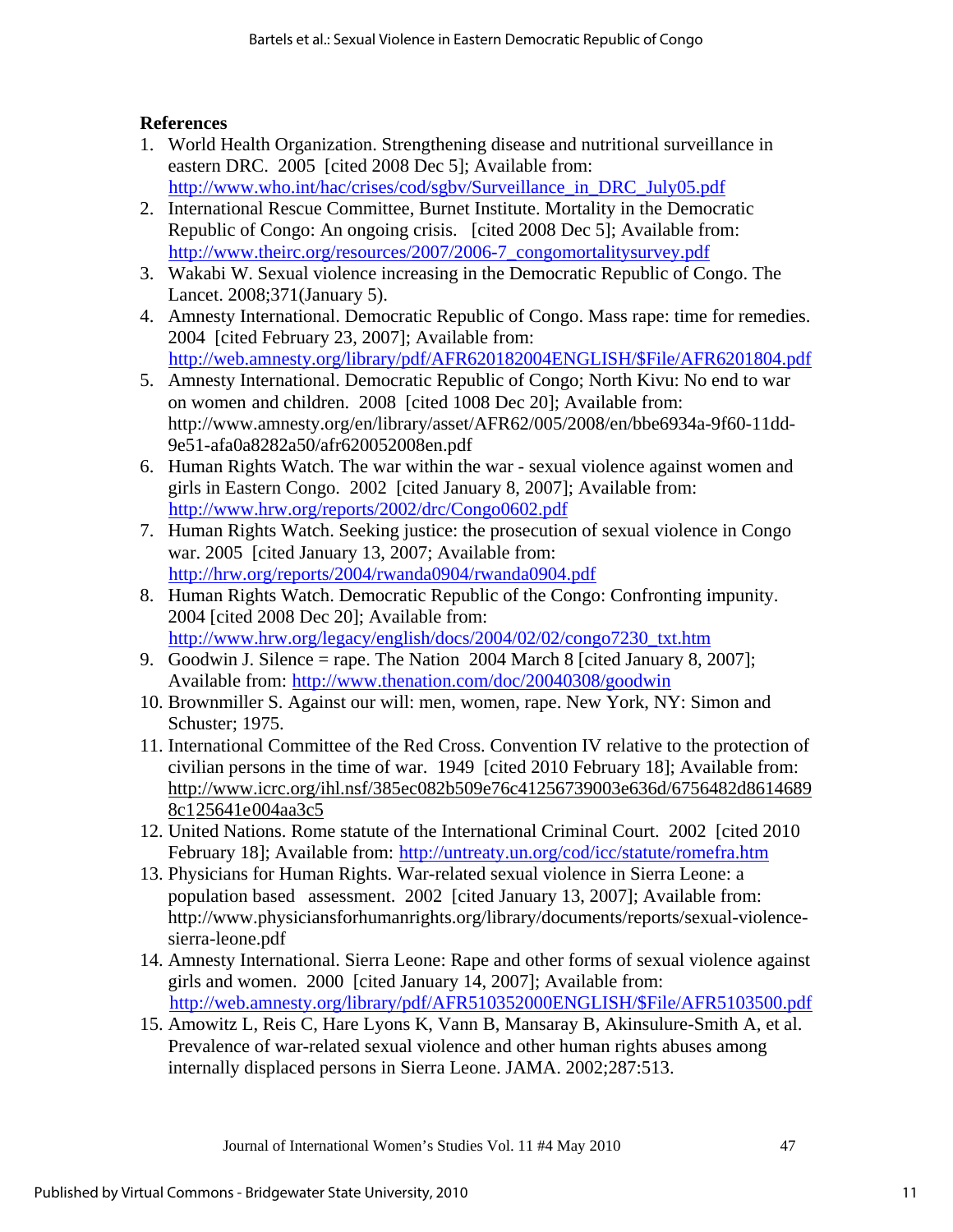- 16. de Jong K, Mulhem M, Ford N, Van der Kam S, Kleber R. The trauma of war in Sierra Leone. Lancet. 2000;355(9220):2067.
- 17. Human Rights Watch. Sexual violence within the Sierra Leone conflict. 2001 [cited January 14, 2007]; Available from: http://www.hrw.org/backgrounder/africa/slbck0226.htm
- 18. Human Rights Watch. We'll kill you if you cry: sexual violence in the Sierra Leone conflict. 2003 [cited January 14, 2007]; Available from: <sup>H</sup>http://hrw.org/reports/2003/sierraleone/sierleon0103.pdf
- 19. International criminal tribunal for Rwanda, *Prosecutor v. Akayesu: Judgement*  (September 2, 1998), ICTR-96-4-T, para. 688 and 731.
- 20. Agbakwa S. Genocidal politics and racialization of intervention: from Rwanda to Darfur and beyond. German Law Journal 2005 [cited January 3, 2007]; Available from: http://www.germanlawjournal.com/article.php?id=573
- 21. Amnesty International. "Marked for death", rape survivors living with HIV/AIDS in Rwanda. 2004 [cited January 14, 2007]; Available from: <sup>H</sup>http://web.amnesty.org/library/pdf/AFR470072004ENGLISH/\$File/AFR4700704.pdf
- 22. Human Rights Watch. Struggling to survive: barriers to justice for rape victims in Rwanda. Human Rights Watch. 2004;16(10(A)).
- 23. Human Rights Watch. Shattered lives: sexual violence during the Rwandan genocide and its aftermath. 1996 [cited January 14, 2007]; Available from: <sup>H</sup>http://www.hrw.org/backgrounder/eca/kos0510.htm
- 24. Swiss S, Jennings P, Aryee G, Brown G, Jappah-Samukai R, Kamara M, et al. Violence against women during the Liberian civil conflict. JAMA. 1998;279:625.
- 25. Swiss S. Liberia: Anguish in a divided land. Boston, MA: Physicians for Human Rights; 1992.
- 26. Swiss S. Liberia: Women and children gravely mistreated. Boston, MA: Physicians for Human Rights; 1991.
- 27. Thomas DQ, Ralph RE, Ramet SP. Rape in war: the case of Bosnia. In: Anonymous, editor. Gender Politics in the Western Balkans. University Park, PA: Pennsylvania University Press; 1999. p. 63.
- 28. Human Rights Watch. Bosnia: Landmark verdicts for rape, torture, and sexual violence enslavement. 2001 [cited January 3, 2007]; Available from: <sup>H</sup>http://hrw.org/english/docs/2001/02/22/bosher256\_txt.htm
- 29. Human Rights Watch. Hopes betrayed: Trafficking of women and girls to postconflict Bosnia and Herzegovina for forced prostitution. 2002 [cited January 14, 2007]; Available from: http://hrw.org/reports/2002/bosnia/Bosnia1102.pdf
- 30. Giller J, Bracken P, Kabaganda S. Uganda: War, women and rape. Lancet. 1991;337:604.
- 31. Amnesty International. Sudan, Darfur: Rape as a weapon of war sexual violence and its consequences. 2004 [cited January 3, 2007]; Available from: http://web.amnesty.org/library/pdf/AFR540762004ENGLISH/\$File/AFR5407604.pdf
- 32. Depoortere E, Checchi F, Broillet F, Gerstl S, Minetti A, Gayraud O, et al. Violence and mortality in West Darfur, Sudan (2003 - 2004): epidemiological evidence from four surveys. Lancet. 2004;364(9442):1290.
- 33. Gingerich T, Leaning J. The use of rape as a weapon of war in the conflict in Darfur, Sudan. 2004 [cited January 3, 2007]; Available from: